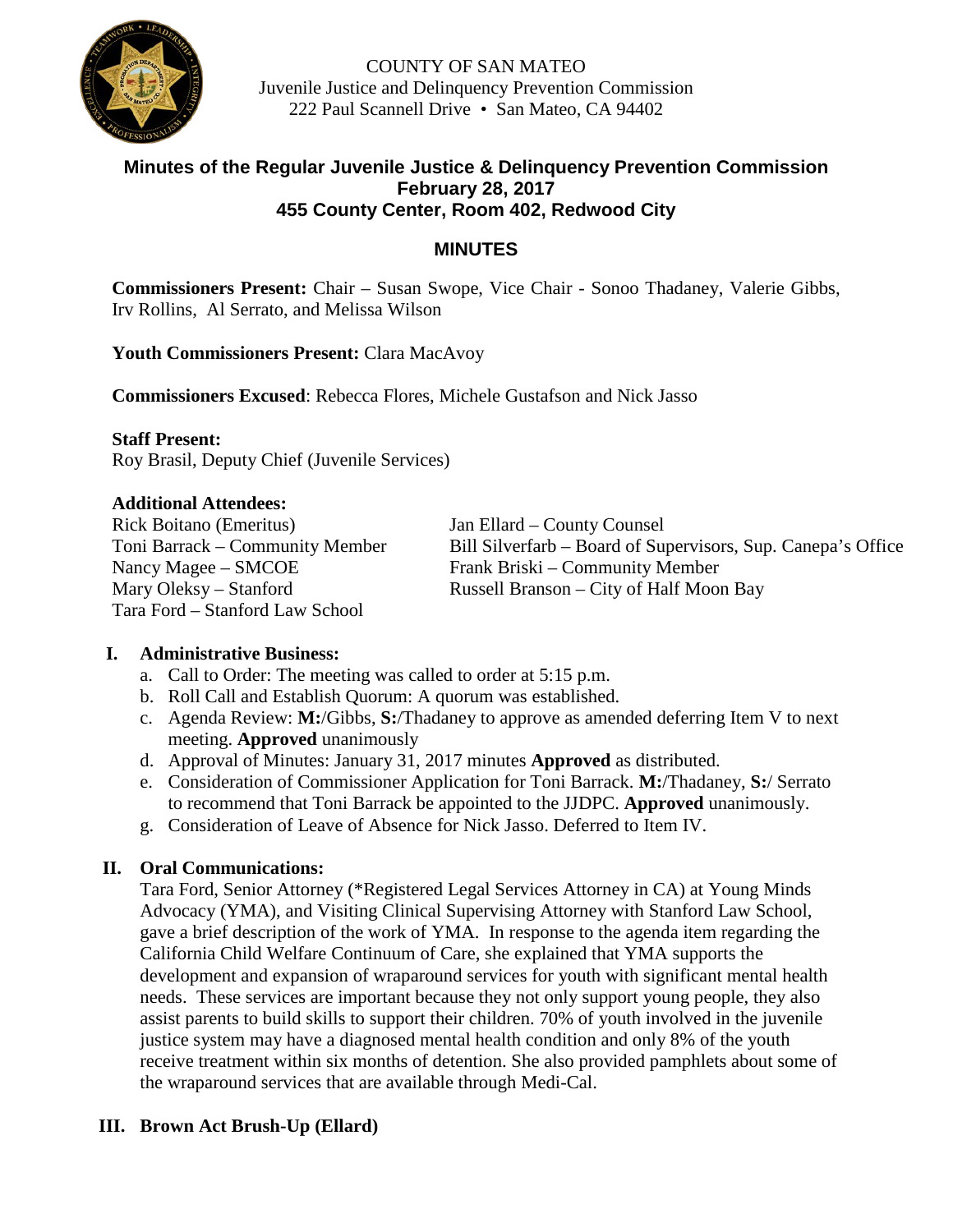Deputy County Counsel, Jan Ellard, gave a brief overview of The Brown Act and answered questions.

### **IV. Review/Readopt JJDPC Operating Policies**

a. Consideration of Proposed Policy on Leaves of Absences (Ellard) Deputy County Counsel Ellard noted that Boards and Commissions policy encourages board members and commissioners to attend their meetings regularly. Commissioners may be given a leave of absence on a case-by-case basis, and for a good reason. Their appointment may be kept open for a finite period. Alternatively, the Commission may decide to fill the position should a good candidate become available.

Commissioner Chair Swope reminded the commission that Commissioner Jasso is filling one of the two youth slots. He has requested a Leave of Absence to spend the spring 2017 semester studying in Italy. It was noted that he qualifies for either a youth or an adult seat on the commission, so that if either is open on his return, he can rejoin the Commission.

Commissioners expressed concern about the need to fill as many commission slots as possible to maximize our ability to work in the best interests of SMC youth. They noted the particular value of having the youth point of view and discussed how best to recruit to ensure that both youth seats are filled. Ms. Ellard suggested submitting the available vacancies to Michelle Durand. Making the opportunity known to the County's High School students was also suggested. Associate Superintendent, Nancy McGee offered that the CoE can let all the high school principals and counselors know.

#### **V. Assessment Center Overview of Purpose and Procedures** Deferred to next meeting.

### **VI. Project Updates**

a. Consideration of Proposed Response to the California Child Welfare Continuum of Care Commissioner Chair Swope is working on a response, which she and Rebecca will finalize.

b. Suggest/consider other possible projects for 2017 Deferred until more commissioners are on board.

### **VII. Probation Remarks (Brasil)**

a. Update on impacts of Grand Jury Report on juvenile facilities Deferred to March meeting.

b. Progress on installation of new security camera Deferred to March meeting.

c. Progress on Camp Glenwood redesign

Deputy Chief Brasil reported the new program for Camp Glenwood will go live on March 6, 2017. As issues arise after the go-live date, they will address it. He will ask Camps Director Jeff Morino to do a presentation on the Camp Glenwood re-design and its purpose at the next meeting.

Melanie Stauffer, will be asked to present on the Assessment Center process youth and families experience when they are referred to the Center.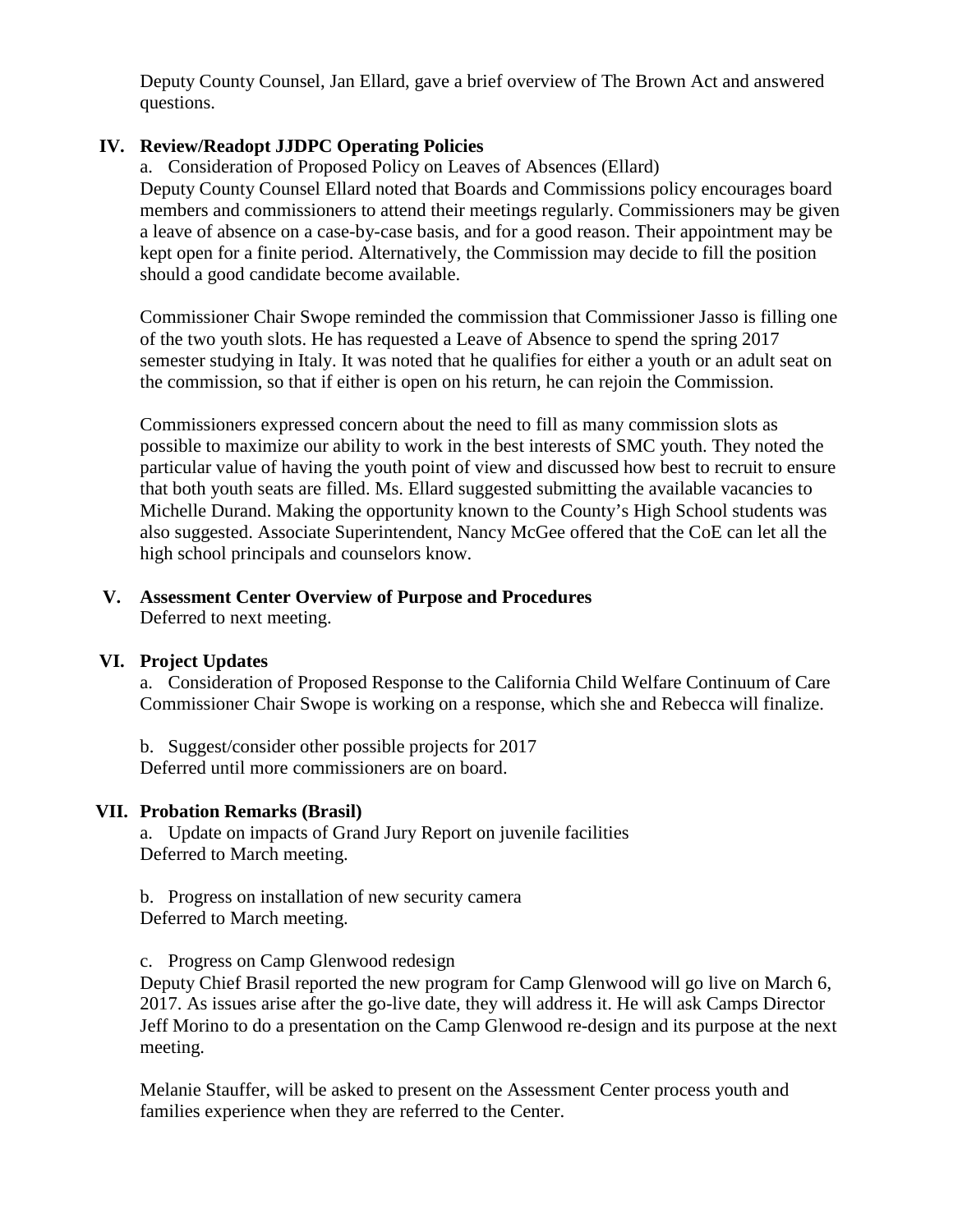#### d. Progress on new data system

A new tentative date for the PIMS data system is scheduled for the end of summer 2017.

### e. Update on YSC Bi-lingual signage

Commissioner Wilson provided her observations on YSC bilingual signage. She said most signs in the YSC Courtroom area are in English only. There are signed about availability of interpreters at the far end of the Courtroom corridor. Interpreters walk up and down the corridor before Court begins to check in with parents to see if they have any questions about the court process.

### **VIII. San Mateo Office of Education Remarks (Magee)**

Nancy Magee provided an update on the Coalition for Safe Schools and Communities meeting held in October.

A county-wide threat assessment training was held February 27-28, 2017 for 45 law enforcement, education and mental health professionals. The County has developed a countywide threat assessment protocol and two levels of teams. The Level One team is trained to handle threats at the school and the school district level. The Level Two team is involved if district resources are not sufficient to manage the threat. The Level Two team will be established in the fall of the next school year and will meet once every two weeks to review cases and provide monitoring support for the various districts.

She also reported that all County school districts are currently writing their Local Control Accountability Plans (LCAPs), an annual plan that aligns their programs and budgets. SMCOE is preparing an LCAP for the Court and Community. The Court and Community Schools' LCAP will focus on Special Education and English Learners. As part of the current LCAP, they have hired an Academic Counselor who came on board in November 2016.

Additionally, one of the classrooms at Hillcrest will be turned into a College and Career Center. This will be the Academic Counselor's office. All school districts in the State of California received funding under the college readiness grant. Software for career counseling, assessments and goal setting is being installed.

Next month, she will provide an update on the 2017 LCAP and the response at schools to the federal immigration orders.

### **IX. Liaison/Study Group Reports**

### a. Inspections Committee

Commissioner Rollins will chair the schools inspection and plans to conduct the inspections May 3-4, 2017. Commissioners Wilson and Gibbs will be part of the school sub-committee.

### b. Court and Probation Liaison (Wilson)

Commissioner Wilson met with Assessment Center staff. She gave a brief overview of what she learned about families' experience when they are referred to the Assessment Center. She reported that the Assessment meet with families to explain the process; however, there is not much documentation provided to families to take with them.